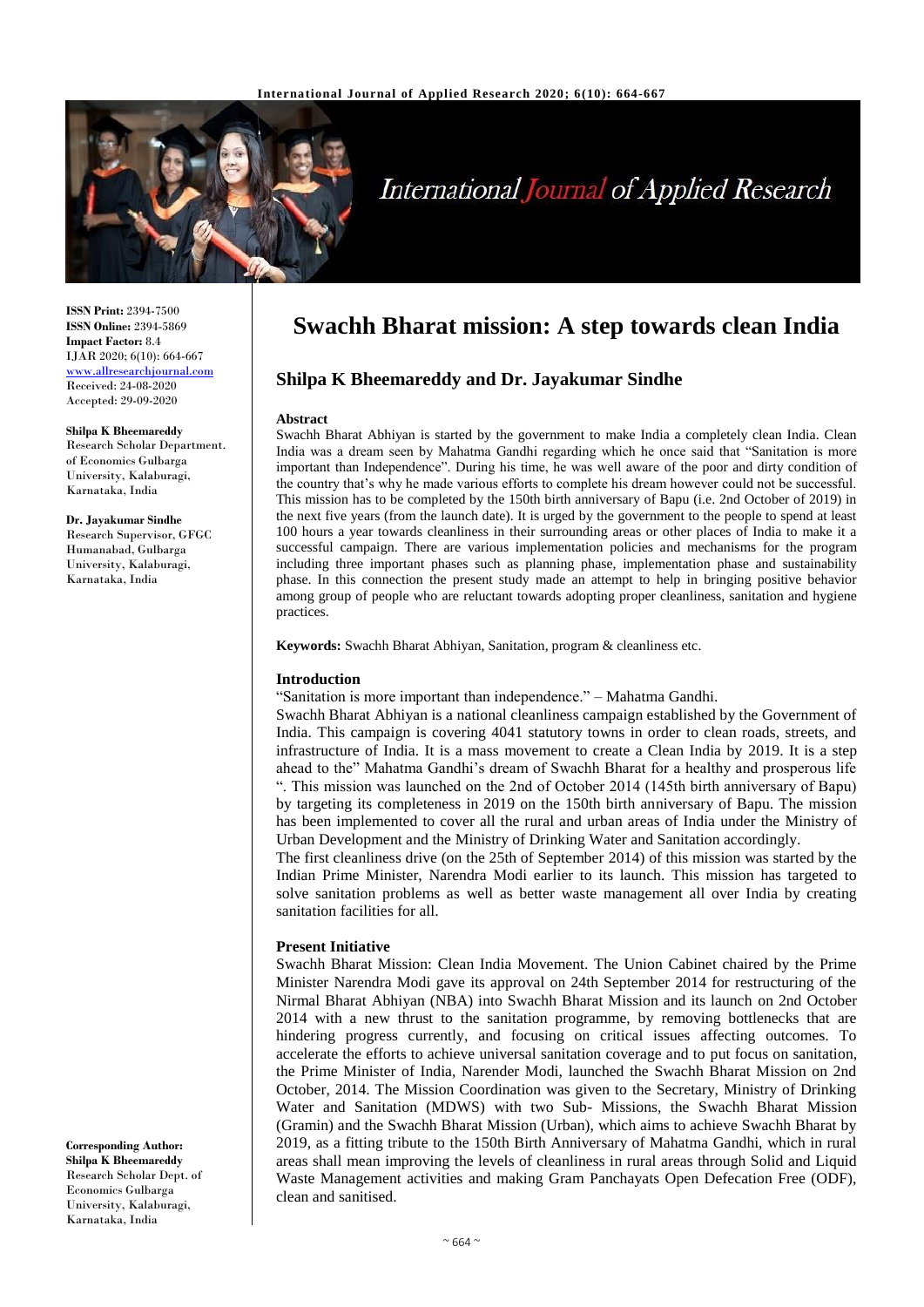The Mission will strive for this by removing the difficulties that were hindering the progress, including partial funding for Individual Household Latrines from MNREGS, and focusing on critical issues affecting outcomes.

The PM Narendra Modi had urged each and every one to pledge the following as a part of the Swachh Bharat Abhiyan: (Clean India Journal, I Pledge). "I take this pledge that I will remain committed towards cleanliness and devote time for this. I will devote100 hours per year - that is two hours per week - to voluntary work for cleanliness. I will neither litter nor let others litter. I will initiate the quest for cleanliness with myself, my family, my locality, my village and my work place. I believe that the countries of the world that appear clean are so because their citizens don't indulge in littering nor do they allow it to happen. With this firm belief, I will propagate the message of Swachh Bharat Mission in villages and towns. I will encourage 100 other persons to take this pledge which I am taking today. I will endeavour to make them devote their 100 hours for cleanliness. I am confident that every step I take towards cleanliness will help in making my country clean." - Narendra Modi, Prime Minister, India.

# **Union government programs on sanitation**

Mahatma Gandhi made cleanliness and sanitation an integral part of the Gandhian way of living. His mission was total sanitation for all. Pandit Jawaharlal Nehru (1889- 1964), India's first Prime Minister, remarked "The day every one of us gets a toilet to use, I shall know that our country has reached the pinnacle of progress" (Aswathy, 2014). Ever since the inception of the first Five Year Plan, programmes for drinking water supply and sanitation have been under implementation. Sanitation is, therefore, one of the major development challenges in India.

The first major Union Government programme on sanitation, Central Rural Sanitation Programme (CRSP) was launched in 1986 to accelerate sanitation coverage in rural areas with the objective of improving the quality of life of the rural people and also to provide privacy and dignity to women. The CRSP was restructured into 'Total

Sanitation Campaign' on 1st April, 1999, which emphasized more on Information, Education and Communication (IEC), Human Resource Development (HRD), Capacity Development activities to increase awareness among the rural masses and generation of demand for sanitary facilities and marked a paradigm shift to a 'community led' and 'people cantered' approach. This enhanced people's capacity to choose appropriate options through alternate delivery mechanisms as per their economic condition. Financial incentives were provided to Below Poverty Line (BPL) households for construction and usage emphasized more on Information, Education and Communication (IEC), Human Resource Development (HRD), Capacity Development activities to increase awareness among the rural masses and generation of demand for sanitary facilities of individual household latrines (IHHL). State governments have the responsibility to provide sanitation in the rural areas and the urban areas.

The Union government supports and supplements efforts of the state governments. The sector also does not get standalone priority in comparison to other sectors. This is further highlighted when we see that the overall percentage of government spending on the sector is not only less than 1 per cent, but has actually reduced from 0.57 per cent in 2008 to 0.45 per cent in 2010, hence bringing into focus the paucity of funding in this sector. A fourth of the urban population in India lacks access to safe sanitation facilities and only 30 to 40 per cent are served by sewerage and wastewater treatment systems. Open defecation is widely prevalent in many cities and towns resulting in undermining environmental sanitation and public health.

The number of government schools having separate toilet facilities has increased from 0.4 million (37%) in 2005-06 to almost 1 million in 2013-14 (91%). However, there are disparities within the states in terms of access, coverage and functionality. Whereas the number of government schools having separate toilet facilities for boys has increased from 0.4 million (31%) in 2005-06 to 0.8 million (85%) in 2013- 14. (MHRD) The need to prioritise sanitation in the country's policy agenda has been underscored by the senior most leaders across political spectrum, emphasising 'pehle shauchalaya, phir devalaya' (toilets first, temples later). Though drinking water and sanitation are recognised as state subjects under the constitution of India, Union Government programmes on sanitation have played a significant role in increasing the coverage of household toilets in rural areas from 9 per cent in 1991 to 22 per cent in 2001 and 32.7 per cent in 2011.

The Total Sanitation programme was revamped as Nirmal Bharat Abhiyan (NBA) in 2012 and aimed to accelerate sanitation coverage in the rural areas so as to comprehensively cover the rural community through renewed strategies and saturation approach to achieve the vision of 'Nirmal' Bharat by 2022. The objective was to accelerate the sanitation coverage Nirmal Bharat Abhiyan (NBA) envisaged covering the entire community for saturated outcomes with a view to create Nirmal Gram Panchayats. Under NBA, the incentives for IHHLs were increased and further focused support was obtained from MNREGA.

# **Budgetary allocation**

The Government of India had accorded a high priority to the Sanitation Sector. In the 12th Plan an outlay of Rs. 34,377 crore was provided for rural sanitation as compared to Rs. 6540 crore in the 11th Plan, which was a significantly higher allocation (425% higher than the 11th Plan). The goal was to achieve 100% access to sanitation for all rural households in the Country by 2022 under the NBA. Also as per 12th plan objectives of NBA, 50% of all the Gram Panchayats were to become Nirmal Grams by 2017.

#### **Nirmal Bharat Abhiyan: Objectives**

- Bring about an improvement in the general quality of life in the rural areas.
- Accelerate sanitation coverage in rural areas to achieve the vision of Nirmal Bharat by 2022 with all gram Panchayats in the country attaining Nirmal status.
- Motivate communities and Panchayati Raj Institutions promoting sustainable sanitation facilities through awareness creation and health education.
- To cover the remaining schools not covered under Sarva Shiksha Abhiyan
- (SSA) and Anganwadi Centres in the rural areas with proper sanitation facilities and undertake proactive promotion of hygiene education and sanitary habits among students.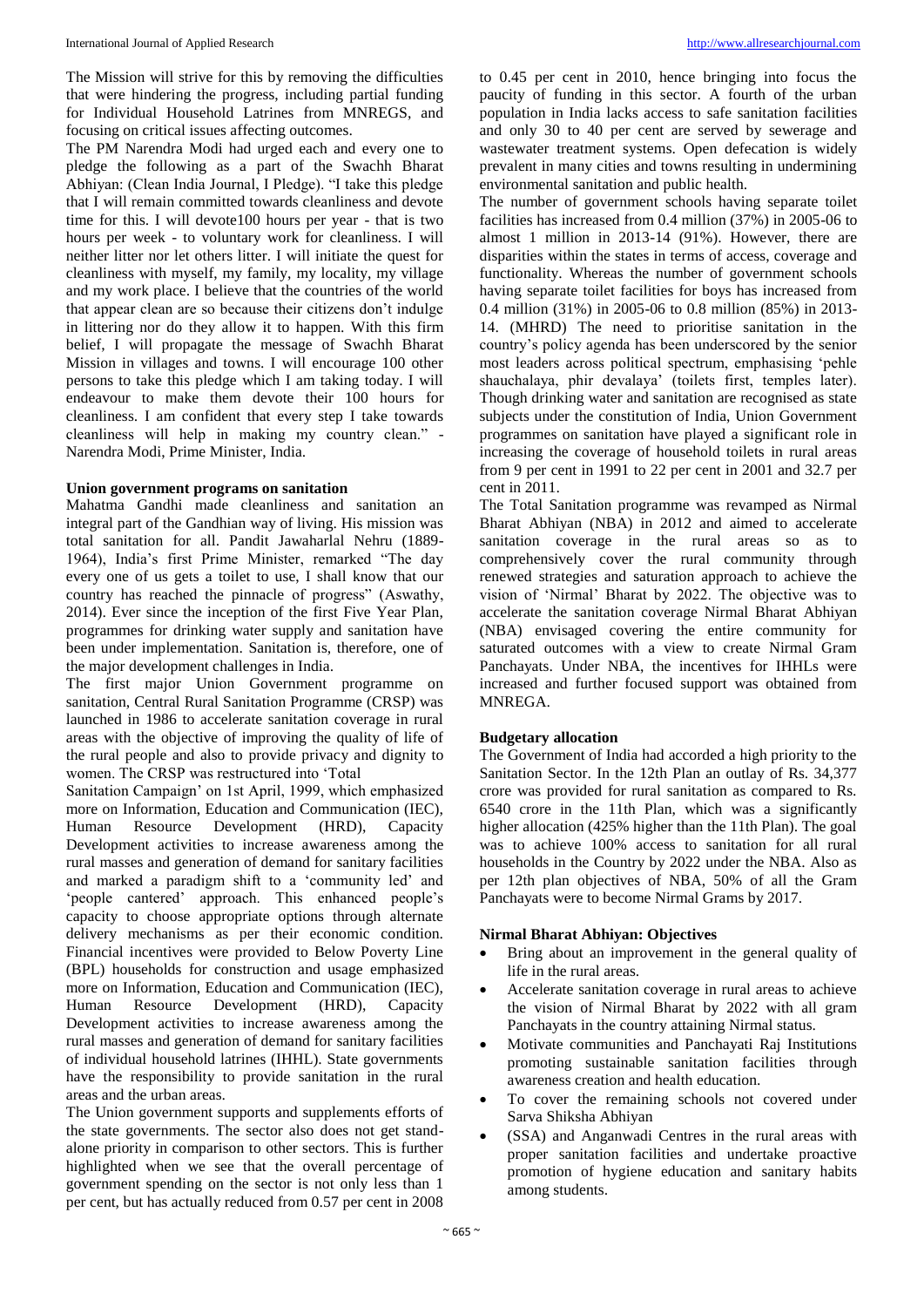- Encourage cost effective and appropriate technologies for ecologically safe and sustainable sanitation.
- Develop community managed environmental sanitation systems focusing on solid  $\&$  liquid waste management for overall cleanliness in the rural areas.

The P.M. also spoke of the need for toilets in schools during the 2014 Jammu & Kashmir state elections campaign stating: "When the girl student reaches the age where she realizes the lack of female toilets in the school she leaves her education midway. As they have their education midway they remain uneducated. Our daughters must also get equal chance to quality education. After 60 years of independence there should have been separate toilets for girl students in every school. But for the past 60 years they could not provide separate toilets to girls and as a result the female students had to leave their education midway." The success of this program and in particular, its sustainability is likely to depend upon its coherence with the social structure forces, which drive poor sanitary conditions.

#### **The main objectives of the Swachh Bharat Mission (SBM)**

- To bring about an improvement in the general quality of life in the rural areas, by promoting cleanliness, hygiene and eliminating open defecation.
- To accelerate sanitation coverage in rural areas to achieve Open Defecation
- Free India, the vision of Swachh Bharat, by 2nd October 2019, the 150th birth anniversary of Mahatma Gandhi.
- To motivate Communities and Panchayati Raj Institutions to adopt sustainable sanitation practices and facilities through awareness creation and health education.
- To encourage cost effective and appropriate technologies for ecologically safe and sustainable sanitation.
- To develop where required, Community managed sanitation systems focusing on scientific Solid & Liquid
- Waste Management systems for overall cleanliness in the rural areas.
- A behavioral change in people regarding healthy sanitation practices
- Generation of awareness among citizens about sanitation and its linkages with public health.
- Supporting urban local bodies in designing, executing and operating waste disposal systems.
- Facilitating private-sector participation in capital expenditure and operation and maintenance costs for sanitary facilities.

# **Swachh Bharat Mission: Achievement plans**

The Swachh Bharat mission has been proposed to be achieved through: a. coverage of all rural households with Individual Household Latrines (IHHLs) cluster toilets, community toilets (including through PPP mode), construction of school and anganwadi toilets and SLWM activities in all Gram Panchayats;

a) Creation of enhanced demand, convergent action through various agencies and stakeholders with triggering through enhanced IEC, Inter Personal Communication (IPC);

- b) Strengthening of implementation and delivery mechanisms;
- c) Monitoring Outputs (construction) and Outcomes (use) at the Gram
- d) Panchayat and household levels leading to Swachh Bharat.
- e) This is a national campaign by the Government of India, covering 4,041 statutory cities and towns, to clean the streets, roads and infrastructure of the country (Swachh
- f) Bharat Campaign, 2014 $\Box$  PM Reviews, 2014 $\Box$  Clean India Mission, 2014, Budget, 2016).

#### **Swachh Bharat Mission: Funding**

#### **The Funding for these new initiatives are through the following**

- a) Budgetary allocations
- b) Contributions to the Swachh Bharat Kosh
- c) Through commitments under Corporate Social responsibility (CSR)
- d) Funding assistance from multilateral sources

The programme has also obtained funding and technical support from the World Bank, Public and Private sector companies as part of corporate social responsibility initiatives, and by state governments under the Sarva Shiksha Abhiyan and Rashtriya Madhyamik Shiksha Abhiyan schemes (Swachh Bharat Abhiyaan, 2015-16). Swachh Bharat Abhiyan is expected to cost over Rs. 620 billion (US\$9.2 billion) (Swachh Bharat, 2014 $\Box$  PM Modi's address). The government provides an incentive of Rs12, 000 (US\$180) for each toilet constructed by a BPL family (MDWS, 2016). Total fund mobilised under Swachh Bharat Kosh (SBK) as on 31January 2016 stood at Rs 3.69 billion (US\$55 million) (Modi government mobilizes Rs 370 crore under Swachh Bharat Kosh, 2016). An amount of Rs 90 billion (US\$1.3 billion) was allocated for the mission in 2016 Union budget of India (Budget, 2016). Government and the World Bank signed a US\$1.5 billion loan agreement on 30 March 2016 for the Swachh Bharat Mission to support India's universal sanitation initiative. The World Bank will also provide a parallel \$25 million technical assistance to build the capacity of select states in implementing community led behavioral change programmes targeting social norms to help ensure widespread usage of toilets by rural households (India, World Bank sign \$1.5 billion loan pact for Swachh Bharat Mission, 2016).

#### **Swachh Bharat Mission: Coverage Swachh Bharat Mission: Urban areas**

The mission aims to cover 1.04 crore households, provide 2.5 lakh community toilets, 2.6 lakh public toilets, and a solid waste management facility in each town. Under the programme, community toilets will be built in residential areas where it is difficult to construct individual household toilets. Public toilets will also be constructed in designated locations such as tourist places, markets, bus stations, railway stations, etc. The programme will be implemented over a five-year period in 4,401 towns. Of the Rs 62,009 crore likely to be spent on the programme, the Centre will pitch in Rs 14,623 crore. Of the Centre's share of Rs 14,623 crore, Rs 7,366 crore will be spent on solid waste management, Rs 4,165 crore on individual household toilets,